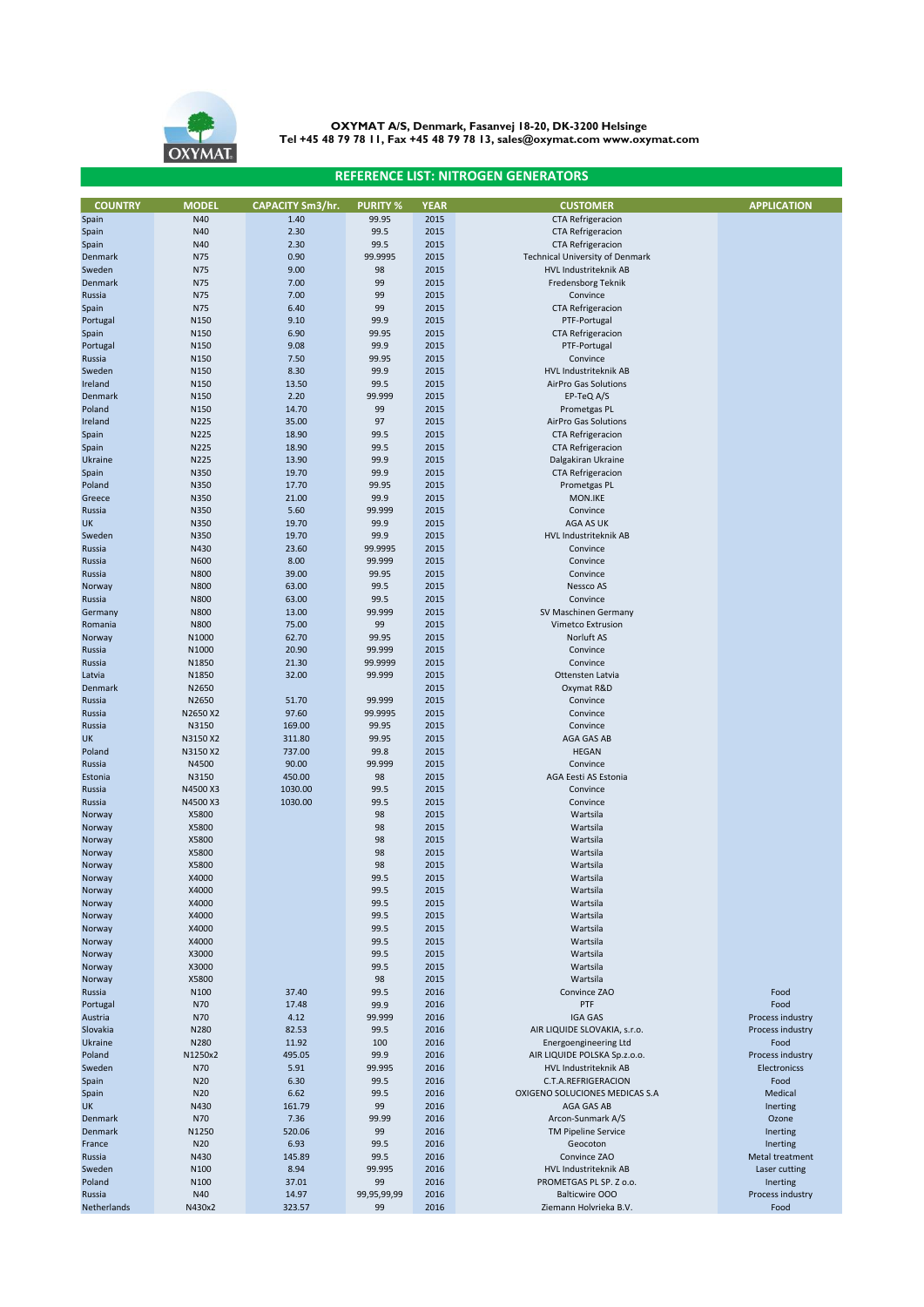

## **REFERENCE LIST: NITROGEN GENERATORS**

| <b>COUNTRY</b>  | <b>MODEL</b>     | <b>CAPACITY Sm3/hr.</b> | <b>PURITY %</b> | <b>YEAR</b> | <b>CUSTOMER</b>                                        | <b>APPLICATION</b>      |
|-----------------|------------------|-------------------------|-----------------|-------------|--------------------------------------------------------|-------------------------|
| Russia          | N40              | 4.16                    | 99.99           | 2016        | Convince ZAO                                           | Process industry        |
| Russia          | N100             | 42.85                   | 96 & 99         | 2016        | Convince ZAO                                           |                         |
| Russia          | N40              | 17.34                   | 96 & 99         | 2016        | Convince ZAO                                           |                         |
|                 | N100             | 6.23                    | 99.999          | 2016        | Convince ZAO                                           | Electronicss            |
| Russia          |                  |                         |                 |             |                                                        |                         |
| France          | N1250x2          | 695.41                  | 99.5            | 2016        | Air Liquide France Industrie Industrielle Marchand     | Inerting                |
| Russia          | N280             | 53.78                   | 99.95           | 2016        | Convince ZAO                                           |                         |
| Sweden          | N70              | 33.05                   | 99              | 2016        | Karolinska Universitetssjukhuset Huddinge              |                         |
| Russia          | N880 X2          |                         | 97              | 2016        | Convince ZAO                                           |                         |
| Poland          | N190             |                         | 99              | 2016        | Airpol Sp. z o.o. Przedsiębiorstwo Produkcji Sprężarek |                         |
| <b>UK</b>       | N1250x2          | 632.19                  | 99.95           | 2016        | AGA GAS AB                                             |                         |
| Russia          | N <sub>10</sub>  | 2.45                    | 99.6            | 2016        | Convince ZAO                                           |                         |
|                 |                  |                         |                 |             |                                                        |                         |
| Ukraine         | N40              | 17.34                   | 99              | 2016        | <b>Energoengineering Ltd</b>                           | Food                    |
| Russia          | N100             | 20.69                   | 99.995          | 2016        | Convince ZAO                                           | Metal treatment         |
| Norway          | N280             | 25.94                   | 99.99           | 2016        | Norluft AS                                             | <b>Electronicss</b>     |
| Switzerland     | N430             | 262.00                  | 97              | 2016        | Emmi Schweiz AG                                        | Food                    |
| Sweden          | N70              | 4.34                    | 99.999          | 2016        | Hedström & Kroon AB                                    | Pharmaceutical          |
| Austria         | N <sub>190</sub> | 122.95                  | 95              | 2016        | Mitsubishi Hitachi Power Systems Europe, Ltd.          | Medical                 |
|                 | N190             | 122.95                  |                 | 2016        |                                                        | Medical                 |
| Austria         |                  |                         | 95              |             | Mitsubishi Hitachi Power Systems Europe, Ltd.          |                         |
| Spain           | N40              | 13.31                   | 99.5            | 2016        | CTA Refrigeración Industrial S.L.                      | Food                    |
| Russia          | N10              | 1.81                    | 99.9            | 2016        | Convince ZAO                                           | Food                    |
| <b>Belarus</b>  | N40              | 13.31                   | 99.5            | 2016        | Welding technologies LLC                               | Process industry        |
| Sweden          | N190             | 126.55                  | 97              | 2016        | Praxair Sverige AB Lund                                | Petrochemical           |
| Russia          | N190             | 48.37                   | 99.9            | 2016        | Convince ZAO                                           | Laser cutting           |
| Russia          | N1500            | 101.06                  | 99.999          | 2016        | Convince ZAO                                           | Metal treatment         |
|                 |                  |                         |                 |             |                                                        |                         |
| Norway          | N190             | 41.77                   | 99.9            | 2016        | Heimdal Industriservice AS                             | Inerting                |
| Russia          | N70              | 4.34                    | 99.999          | 2016        | Convince ZAO                                           | Chemical                |
| Denmark         | N280             | 95.56                   | 99.9            | 2016        | KAESER Kompressorer A/S                                | <b>Electronicss</b>     |
| Denmark         | N70              | 18.31                   | 99.9            | 2016        | KAESER Kompressorer A/S                                | Laboratory              |
| Sweden          | N280             | 17.03                   | 99.999          | 2016        | Note Torsby AB                                         | Electronicss            |
| Russia          | N <sub>20</sub>  | 3.66                    | 99.95           | 2016        | Convince ZAO                                           | N/A                     |
| Estonia         | N1500X2          | 1386.74                 | 98              | 2016        | Eesti AGA AS Maardu                                    | Inerting                |
|                 |                  |                         |                 |             |                                                        |                         |
| Ireland         | N280             | 14.15                   | 99.9995         | 2016        | MArketech Ltd. T/a - Airpro Gas Solutions              | Pharmaceutical          |
| Russia          | N640             | 43.83                   | 99.999          | 2017        | Convince ZAO                                           | Laser cutting           |
| Poland          | N880X2           | 951.48                  | 97              | 2017        | Azis Mining Service Sp. z o.o.                         | <b>Coal Mining</b>      |
| Russia          | N70              | 52.87                   | 95              | 2017        | Convince ZAO                                           | <b>Electronicss</b>     |
| Russia          | N100             | 9.83                    | 99.995          | 2017        | Convince ZAO                                           | Process industry        |
| Russia          | N <sub>100</sub> | 6.86                    | 99.999          | 2017        | Convince ZAO                                           | Electronicss            |
|                 |                  |                         |                 |             |                                                        |                         |
| Poland          | N880X2           | 951.48                  | 97              | 2017        | Azis Mining Service Sp. z o.o.                         | <b>Coal Mining</b>      |
| Switzerland     | <b>N880</b>      | 475.74                  | 97              | 2017        | Hochdorf Swiss Nutrition AG Werk Sulgen                | Inerting                |
| Poland          | N40              | 17.34                   | 99              | 2017        | Airpol Sp. z o.o. Przedsiębiorstwo Produkcji Sprężarek | Food                    |
| Spain           | N40              | 13.97                   | 99.5            | 2017        | CTA Refrigeración Industrial S.L.                      | Metal treatment         |
| Poland          | N430X2           | 497.80                  | 97              | 2017        | PROMETGAS PL SP. Z o.o.                                | Process industry        |
| Russia          | N70              | 33.05                   | 99              | 2017        | Convince ZAO                                           | Food                    |
| Russia          | N <sub>190</sub> | 48.37                   | 99.9            | 2017        | Convince ZAO                                           | Food                    |
|                 |                  |                         | 97              |             |                                                        |                         |
| Poland          | N880X2           | 951.48                  |                 | 2017        | Azis Mining Service Sp. z o.o.                         | <b>Coal Mining</b>      |
| Russia          | N70              | 39.65                   | 98              | 2017        | Convince ZAO                                           | Chemical                |
| Russia          | N40              | 17.34                   | 99              | 2017        | Convince ZAO                                           | Laser cutting           |
| <b>Bulgaria</b> | N <sub>100</sub> | 37.01                   | 99              | 2017        | <b>VIAS</b>                                            | <b>Metal treatment</b>  |
| Estonia         | N40              | 8.49                    | 99.9            | 2017        | Elme Messer Gaas AS                                    | N/A                     |
| Poland          | N190             | n/a                     | 99.5/99.90      | 2017        | PROMETGAS PL SP. Z o.o.                                | N/A                     |
|                 | N70              | 8.52                    | 99.99           | 2017        |                                                        | Inerting                |
| Latvia          |                  |                         |                 |             | Ottensten Latvia Ltd.                                  |                         |
| Russia          | N190             | 115.04                  | 97              | 2017        | Convince ZAO                                           | N/A                     |
| Russia          | N40              | 8.94                    | 99.9            | 2017        | Convince ZAO                                           | Food                    |
| Serbia          | <b>N880</b>      | 166.54                  | 99.9            | 2017        | <b>Messer Technogas AD</b>                             | Food                    |
| Sweden          | <b>N70</b>       | 33.05                   | 99              | 2017        | Karolinska Universitetssjh. Huddinge                   | <b>Medical</b>          |
| Russia          | N190             | 20.45                   | 99.99           | 2017        | <b>Convince ZAO</b>                                    | Pharmaceutical          |
| <b>Russia</b>   | N190             | 20.45                   | 99.99           | 2017        | <b>Convince ZAO</b>                                    | Food                    |
| Russia          | <b>N280</b>      | 10.84                   | 99.9999         | 2017        | <b>Convince ZAO</b>                                    | Chemical                |
|                 |                  |                         |                 |             |                                                        |                         |
| Norway          | <b>N40</b>       | 13.10                   | 95              | 2017        | <b>Norluft</b>                                         | Inerting                |
| <b>Ukraine</b>  | N280             | 26.85                   | 99.995          | 2017        | <b>Energoengineering Ltd</b>                           | Food                    |
| <b>Spain</b>    | <b>N40</b>       | 4.16                    | 99.99           | 2017        | <b>C.T.A.REFRIGERACION</b>                             | Laser cutting           |
| Russia          | N40              | 7.36                    | 99.95           | 2017        | <b>Convince ZAO</b>                                    | Food                    |
| Russia          | N640             | 63.58                   | 99.99           | 2017        | <b>Convince ZAO</b>                                    | <b>Electronics</b>      |
| Poland          | N1250            | 496.43                  | 99              | 2017        | Airpol Sp. z o.o. Przedsiębiorstwo Produkcji Sprężarek | <b>Process industry</b> |
|                 |                  |                         |                 |             | <b>Convince ZAO</b>                                    |                         |
| Russia          | <b>N20</b>       | 4.24                    | 99.9            | 2017        |                                                        | Food                    |
| Russia          | N640             | 63.58                   | 99.99           | 2017        | <b>Convince ZAO</b>                                    | <b>Electronics</b>      |
| Portugal        | N20-3            | 7.50                    | 99.95           | 2017        | PTF                                                    | <b>Metal treatment</b>  |
| Finland         | <b>N70</b>       | 4.12                    | 99.999          | 2017        | Laser Gas Oy                                           | Laser cutting           |
| Russia          | N40              | 8.94                    | 99.9            | 2017        | <b>Convince ZAO</b>                                    | Food                    |
| Sweden          | <b>N40</b>       | 17.34                   | 99              | 2017        | <b>HVL</b>                                             | <b>Medical</b>          |
| Russia          | N40              | 2.29                    | 99.9995         | 2017        | <b>Convince ZAO</b>                                    | Electronics             |
|                 |                  |                         |                 |             |                                                        |                         |
| Russia          | N190             | 71.99                   | 99.99           | 2017        | <b>Convince ZAO</b>                                    | Laser cutting           |
| Russia          | <b>N70</b>       | 4.77                    | 99.99           | 2017        | <b>Convince ZAO</b>                                    | Laser cutting           |
| <b>Denmark</b>  | $N20-1$          | 3.13                    | 99.99           | 2017        | <b>Kaeser Denmark</b>                                  | Process ind.            |
| Russia          | N190             | 87.00                   | 99.5            | 2017        | <b>Convince ZAO</b>                                    | Chemical                |
| Switzerland     | N40              | 8.49                    | 99.9            | 2017        | PolyAir Engineering Sárl                               | Laboratory              |
| Russia          | N <sub>100</sub> | 37.01                   | 99.5            | 2017        | <b>Convince ZAO</b>                                    | Laboratory              |
|                 |                  |                         |                 |             |                                                        |                         |
| Lithuania       | <b>N20</b>       | 0.84                    | 99.99           | 2017        | <b>Dremeda</b>                                         | Medical                 |
| Lithuania       | <b>N20</b>       | 0.84                    | 99.99           | 2017        | Dremeda                                                | <b>Medical</b>          |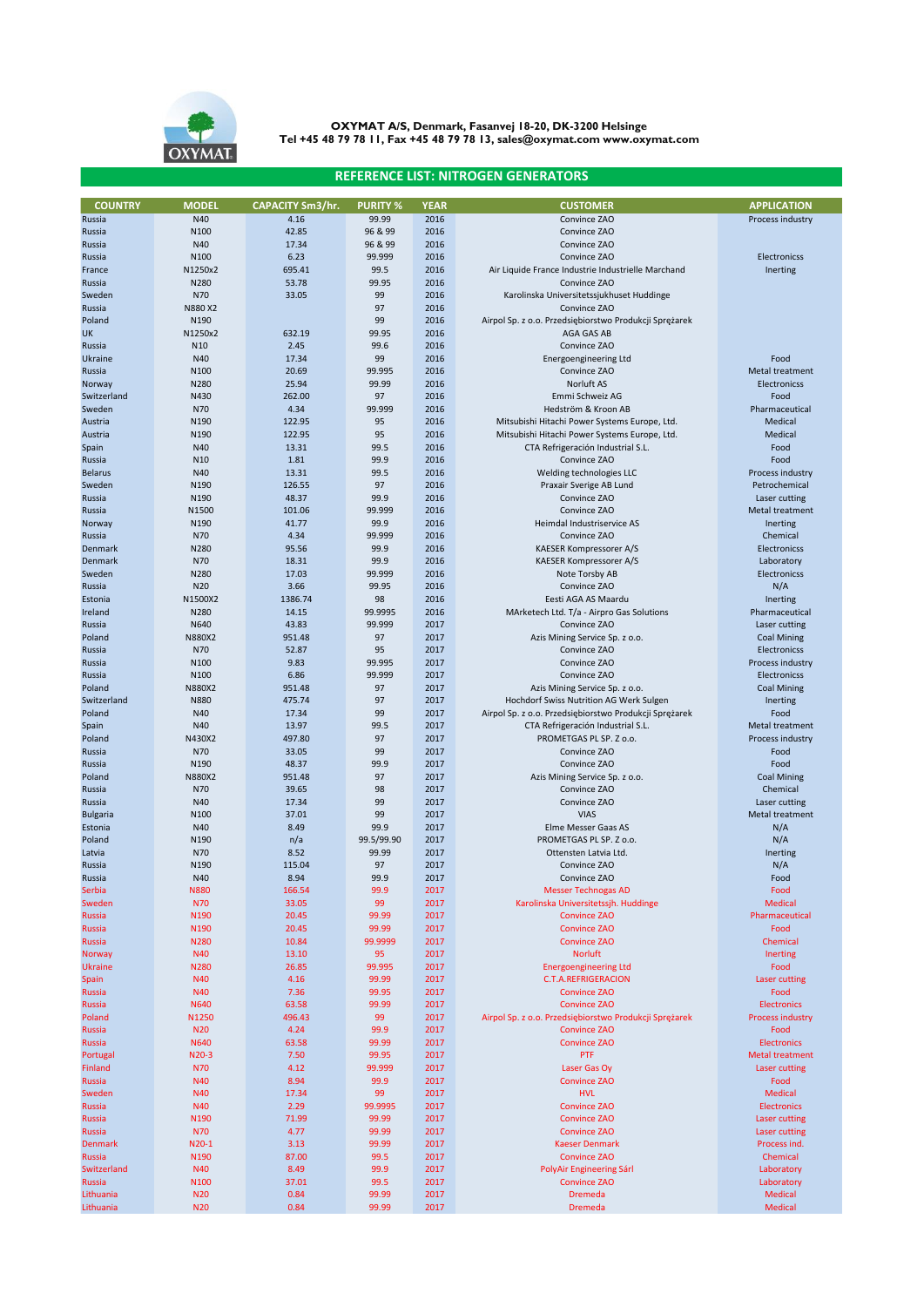

## **REFERENCE LIST: NITROGEN GENERATORS**

| <b>COUNTRY</b> | <b>MODEL</b>     | <b>CAPACITY Sm3/hr.</b> | <b>PURITY %</b> | <b>YEAR</b> | <b>CUSTOMER</b>                                    | <b>APPLICATION</b>          |
|----------------|------------------|-------------------------|-----------------|-------------|----------------------------------------------------|-----------------------------|
| Poland         | N <sub>10</sub>  | 1.73                    | 99.9            | 2017        | PROMETGAS PL SP, Z o.o.                            | Laboratory                  |
| <b>Russia</b>  | <b>N880</b>      | 158.22                  | 99.9            | 2017        | <b>Convince ZAO</b>                                | Food                        |
| <b>Russia</b>  | N280             | 59.16                   | 99.99           | 2017        | <b>Convince ZAO</b>                                | Food                        |
|                | N430X2           | 357.63                  | 99              | 2017        | Air Liquide France Industrie Industrielle Marchand | Food                        |
| France         |                  |                         |                 |             |                                                    |                             |
| Serbia         | <b>N880</b>      | 166.54                  | 99.9            | 2017        | <b>Messer Technogas AD</b>                         | Food                        |
| Spain          | <b>N40</b>       | 3.95                    | 99.99           | 2017        | <b>C.T.A.REFRIGERACION</b>                         | Laser cutting               |
| <b>USA</b>     | N4500x3 ECO      | 843.00                  | 99.5            | 2015        | AIR LIQUIDE INDUSTRIAL U.S.LP                      | Process industry            |
| <b>USA</b>     | N640x2           | 637.49                  | 98              | 2016        | AIR LIQUIDE INDUSTRIAL U.S.LP                      | Process industry            |
| <b>USA</b>     | N1500            | 766.36                  | 98              | 2016        | Praxair, Inc                                       | Process industry            |
| <b>USA</b>     | N430             | 275.10                  | 97              | 2016        | AIR LIQUIDE INDUSTRIAL U.S.LP                      | Process industry            |
| Mexico         | N70              | 4.12                    | 99.999          | 2016        | Kaeser Compresores de Mexico S. de R.L. de C.V.    | Process industry            |
|                |                  |                         |                 |             |                                                    |                             |
| Canada         | N430             | 145.89                  | 99.5            | 2017        | PRAXAIR Canada Inc.                                | Process industry            |
| Mexico         | <b>N880</b>      | 80.18                   | 99.99           | 2017        | Kaeser Compresores de Mexico                       | Electronicss                |
| Mexico         | N20              | 1.05                    | 99.999          | 2017        | Kaeser Compresores de Mexico                       | Process industry            |
| <b>USA</b>     | N100             | 6.23                    | 99.999          | 2017        | JS KamSil                                          | Electronicss                |
| <b>Mexico</b>  | <b>N880</b>      | 411.18                  | 98              | 2017        | Praxair México, S. de R.L. de C.V.                 | Pharmaceutical              |
| <b>Mexico</b>  | N <sub>190</sub> | 41.77                   | 99.9            | 2017        | Kaeser Compresores de Mexico                       | Laser cutting               |
|                |                  |                         |                 |             |                                                    |                             |
| <b>Mexico</b>  | <b>N70</b>       | 16.65                   | 99.9            | 2017        | Kaeser Compresores de Mexico                       | <b>Metal treatment</b>      |
| Peru           | N40              | 3.00                    | 99              | 2015        | Kaeser Compresores de Peru Srl.                    |                             |
| Colombia       | <b>N150 ECO</b>  | 9.10                    | 99.9            | 2015        | Kaeser Compressores De Colombia                    |                             |
| Colombia       | <b>N150 ECO</b>  | 13.50                   | 99.5            | 2015        | Kaeser Compressores De Colombia                    |                             |
| Colombia       | <b>N150 ECO</b>  | 13.50                   | 99.5            | 2015        | Kaeser Compressores De Colombia                    |                             |
| Colombia       | N225             | 20.60                   | 99.5            | 2015        | Kaeser Compressores De Colombia                    |                             |
| Colombia       | N225             | 20.60                   | 99.5            | 2015        |                                                    |                             |
|                |                  |                         |                 |             | Kaeser Compressores De Colombia                    |                             |
| Colombia       | N225             | 3.60                    | 99.999          | 2015        | Kaeser Compressores De Colombia                    |                             |
| Peru           | N350ECO          | 21.50                   | 99.9            | 2015        | Kaeser Compresores de Peru Srl.                    |                             |
| <b>Brazil</b>  | N1000            | 101.20                  | 99.5            | 2015        | White Martins Gases Industriais Ltda               | Process industry            |
| Peru           | N1000            | 130.00                  | 99              | 2015        | Kaeser Compresores de Peru Srl.                    |                             |
| <b>Brazil</b>  | N1850            | 174.00                  | 99              | 2015        | White Martins Gases Industriais Ltda               | Process industry            |
| Peru           | N1850            | 43.80                   | 99.99           | 2015        | Kaeser Compresores de Peru Srl.                    |                             |
|                |                  |                         |                 |             |                                                    |                             |
| Colombia       | N4500 X2         | 1800.00                 | 95              | 2015        | Kaeser Compresores De Colombia Ltda.               |                             |
| Colombia       | N <sub>10</sub>  | 0.77                    | 99.99           | 2016        | Kaeser Compresores De Colombia Ltda.               | Pharmaceutical              |
| Colombia       | N40              | 9.84                    | 99.9            | 2016        | Kaeser Compresores De Colombia Ltda.               | Food                        |
| Colombia       | N70              | 18.31                   | 99.9            | 2016        | Kaeser Compresores De Colombia Ltda.               | Other                       |
| Peru           | N <sub>100</sub> | 12.24                   | 99.99           | 2016        | Kaeser Compresores de Peru Srl.                    | Food                        |
| Colombia       | N190             | 19.43                   | 99.99           | 2017        | Kaeser Compresores De Colombia Ltda.               | Process industry            |
| Peru           | N <sub>20</sub>  | 6.30                    | 99.5            | 2017        | KAESER COMPRESORES DE PERU SRL                     | Process industry            |
| Guatemala      | N70              | 30.04                   | 99              | 2017        | KAESER COMPRESORES de Guatemala y Cía. Ltda.       | Food                        |
|                |                  |                         |                 |             |                                                    |                             |
| Colombia       | N40              | 8.10                    | 99.95           | 2017        | Kaeser Compresores De Colombia Ltda.               | Process industry            |
| Colombia       | N100             | 21.67                   | 99.95           | 2017        | Kaeser Compresores De Colombia Ltda.               | Food                        |
| Colombia       | <b>N280</b>      | 157.20                  | 97              | 2017        | Kaeser Compresores De Colombia Ltda.               | <b>Process industry</b>     |
| Colombia       | <b>N40</b>       | 7.36                    | 99.95           | 2017        | Kaeser Compresores De Colombia Ltda.               | Food                        |
| Guatemala      | N190             | 20.45                   | 99.95           | 2017        | KAESER COMPRESORES de Guatemala y Cía. Ltda.       | Food                        |
| Egypt          | N600             | 14.20                   | 99.99           | 2015        | Atlasco Egypt for trading                          |                             |
| Egypt          | <b>N800 ECO</b>  | 63.00                   | 99.5            | 2015        | Atlasco Egypt for trading                          |                             |
|                | N280             |                         | 95              | 2016        |                                                    |                             |
| Egypt          |                  | 195.47                  |                 |             | KIRIAZI ELECTRIC COMPANY                           | Refrigerators manufacturing |
| Egypt          | N4500x5          | 300.00                  | 99.9999         | 2016        | <b>ARAB ORGANIZATION</b>                           | Process industry            |
| Cameroon       | N430             | 30.10                   | 99.999          | 2016        | Air Liquide Cameroun                               | Petrochemical               |
| Cameroon       | N430             | 30.10                   | 99.999          | 2016        | Air Liquide Cameroun                               | Petrochemical               |
| Morocco        | N880X2           | 602.61                  | 99              | 2016        | Air Liquide Maroc                                  | Process industry            |
| Algeria        | N20              | 14.48                   | 95              | 2016        | <b>EURL SATEREX</b>                                | N/A                         |
| Namibia        | N430             | 145.89                  | 99.5            | 2016        | Dundee Precious Metals EAD                         | Process industry            |
| Zambia         | N190             | 87.00                   | 99              | 2017        | Kansanshi Mining Plc                               | Copper mining               |
|                |                  |                         |                 |             |                                                    |                             |
| Zambia         | N190             | 87.00                   | 99              | 2017        | Kansanshi Mining Plc                               | Copper mining               |
| Egypt          | N190             | 20.45                   | 99.99           | 2017        | EL NASR CO. FOR PHARMACEUTICAL CHEMICALS           | Pharmaceuticals             |
| Egypt          | N190             | 20.45                   | 99.99           | 2017        | EL NASR CO. FOR PHARMACEUTICAL CHEMICALS           | Pharmaceuticals             |
| Cameroon       | N430             | 30.10                   | 99.999          | 2017        | Air Liquide Cameroun                               | Process industry            |
| Cameroon       | N430             | 30.10                   | 99.999          | 2017        | Air Liquide Cameroun                               | Process industry            |
| Egypt          | <b>N640</b>      | 46.41                   | 99.999          | 2017        | Silver Edge Tech.                                  | Food                        |
| Rwanda         | <b>N280</b>      | 17.93                   | 99.999          | 2017        | KALISIMBI DEPOT PHARMACEUTIQUE ET MATERIEL MEDICAL | <b>Tyre inflation</b>       |
|                |                  |                         |                 |             |                                                    |                             |
| <b>UAE</b>     | <b>N150 ECO</b>  | 9.10                    | 99.9            | 2015        | <b>ARAS GROUP</b>                                  | Process Industry            |
| Qatar          | N150             | 7.47                    | 99.95           | 2015        | Albina                                             | Food                        |
| Iraq           | N150             | 13.00                   | 99.5            | 2015        | <b>KAR Group</b>                                   | Petrochemical               |
| Israel         | N40              | 2.21                    | 99.999          | 2016        | Electron Csillag Ltd.                              | Electronicss                |
| Turkey         | N70              | 16.65                   | 99.9            | 2016        | FRITERM TERMIK CIHAZLAR SAN. VE TIC. A.Ş.          | Copper tube welding         |
| Turkey         | <b>N880</b>      | 333.02                  | 99              | 2016        | Linde Gaz A.Ş                                      | Process industry            |
| Turkey         | N40              | 13.31                   | 99.5            | 2016        | ÖZKÖSEOĞLU LTD.                                    | Process industry            |
| Turkey         | N190             | 12.60                   | 99.999          | 2017        | <b>RAVABER YAPI</b>                                | Process industry            |
| <b>UAE</b>     | N1500X5          |                         |                 | 2017        | Praxair Gulf Industrial Gases L.L.C.               | <b>Metal treatment</b>      |
|                |                  | 3649.32                 | 98              |             |                                                    |                             |
| Pakistan       | N100             | 35.62                   | 99.5            | 2016        | Bosch Pharmaceuticals (PVT) Ltd                    | Pharmaceutical              |
| Pakistan       | N70              | 26.02                   | 99.5            | 2016        | VARIOLINE INTERCOOL PAKISTAN                       | <b>Brazing</b>              |
| Bangladesh     | N70              | 15.82                   | 99.9            | 2017        | TANVEER FOOD LTD.                                  | Food                        |
| Vietnam        | N75 ECO          | 6.40                    | 99.5            | 2015        | Hop Nhat Technology                                |                             |
| Singapore      | X4600            |                         | 95              | 2015        | Navigation Pte. Ltd.                               |                             |
| Singapore      | X4600            |                         | 95              | 2015        | Navigation Pte. Ltd.                               |                             |
|                |                  |                         | 95              |             |                                                    |                             |
| Singapore      | X4600            |                         |                 | 2015        | Navigation Pte. Ltd.                               |                             |
| Singapore      | X4600            |                         | 95              | 2015        | Navigation Pte. Ltd.                               |                             |
| Vietnam        | N40              | 12.64                   | 99.5            | 2016        | Lamdong Foodstuffs J.S.C                           | Food                        |
| Vietnam        | N70              | 7.36                    | 99.99           | 2017        | Phu Tin Technology, Service &                      | Food                        |